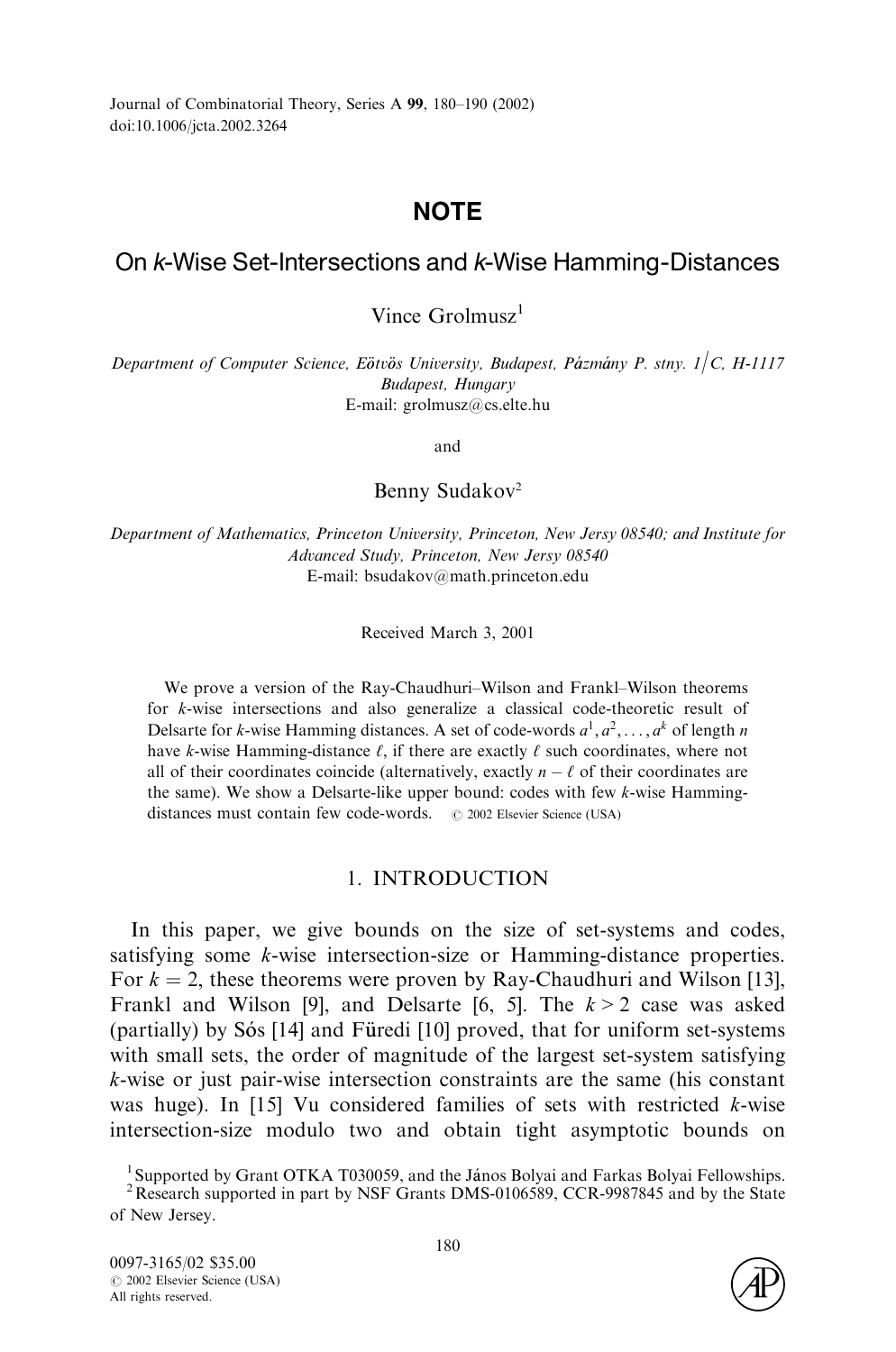the size of such set-systems. Grolmusz  $[12]$  studied restricted *k*-wise set-intersections modulo arbitrary prime and proved a *k*-wise analog of the Deza–Frankl–Singhi theorem [\[7\].](#page-9-0)He also gave direct applications for explicit coloring of *k*-uniform hypergraphs without large monochromatic sets.

In this short paper, we first strengthen the result of [\[12\],](#page-10-0) giving at the same time a much shorter proof, and then prove a *k*-wise version of the Delsartebounds [\[6, 5\]](#page-9-0) for codes.In the last section, we present a construction which shows that some of our bounds are asymptotically tight.

## 2.SET SYSTEMS

In this section, we present results on set-systems with restricted *k*-wise intersections.We begin with the following extension of results from [\[13\].](#page-10-0)

THEOREM 1. Let *L* be a subset of nonnegative integers of size *s*. Let  $k \ge 2$ be an integer and let  $\mathcal H$  be a family of subset of *n*-element set such that  $|H_1 \cap \cdots \cap H_k| \in L$  for any collection of *k* distinct sets from *H*. Then

$$
|\mathcal{H}| \leq (k-1) \sum_{i=0}^{s} \binom{n}{i}.
$$

If in addition the size of every member of  $\mathcal H$  belongs to the set  $\{k_1,\ldots,k_t\}$  and  $k_i > s - t$  for every *i*, then

$$
|\mathcal{H}| \leq (k-1) \sum_{i=s-t+1}^{s} \binom{n}{i}.
$$

This theorem has the following modular version, which generalize the theorem of Frankl and Wilson [\[9\]](#page-9-0) and strengthen the result from [\[12\]](#page-10-0).In case  $p = 2$  a slightly better bound appears in [\[15\]](#page-10-0).

THEOREM 2. Let *p* be a prime and *L* be a subset of  $\{0, 1, \ldots, p-1\}$  of size *s*. Let  $k \geq 2$  be an integer and let  $\mathcal H$  be a family of subsets of *n*-element set such that  $|H| \pmod{p} \notin L$  for every  $H \in \mathcal{H}$  but  $|H_1 \cap \cdots \cap H_k| \pmod{p} \in L$  for any collection of  $k$  distinct sets from  $\mathcal{H}$ . Then

$$
|\mathcal{H}| \leq (k-1) \sum_{i=0}^{s} \binom{n}{i}.
$$

If in addition there exist  $t \leq s$  integers  $k_1, \ldots, k_t \in \{0, 1, \ldots, p-1\}$  so that  $k_i > s - t$  for each *i* and  $|H| \pmod{p} \in \{k_1, \ldots, k_t\}$  for every  $H \in \mathcal{H}$ , then

$$
|\mathcal{H}| \leq (k-1) \sum_{i=s-t+1}^{s} \binom{n}{i}.
$$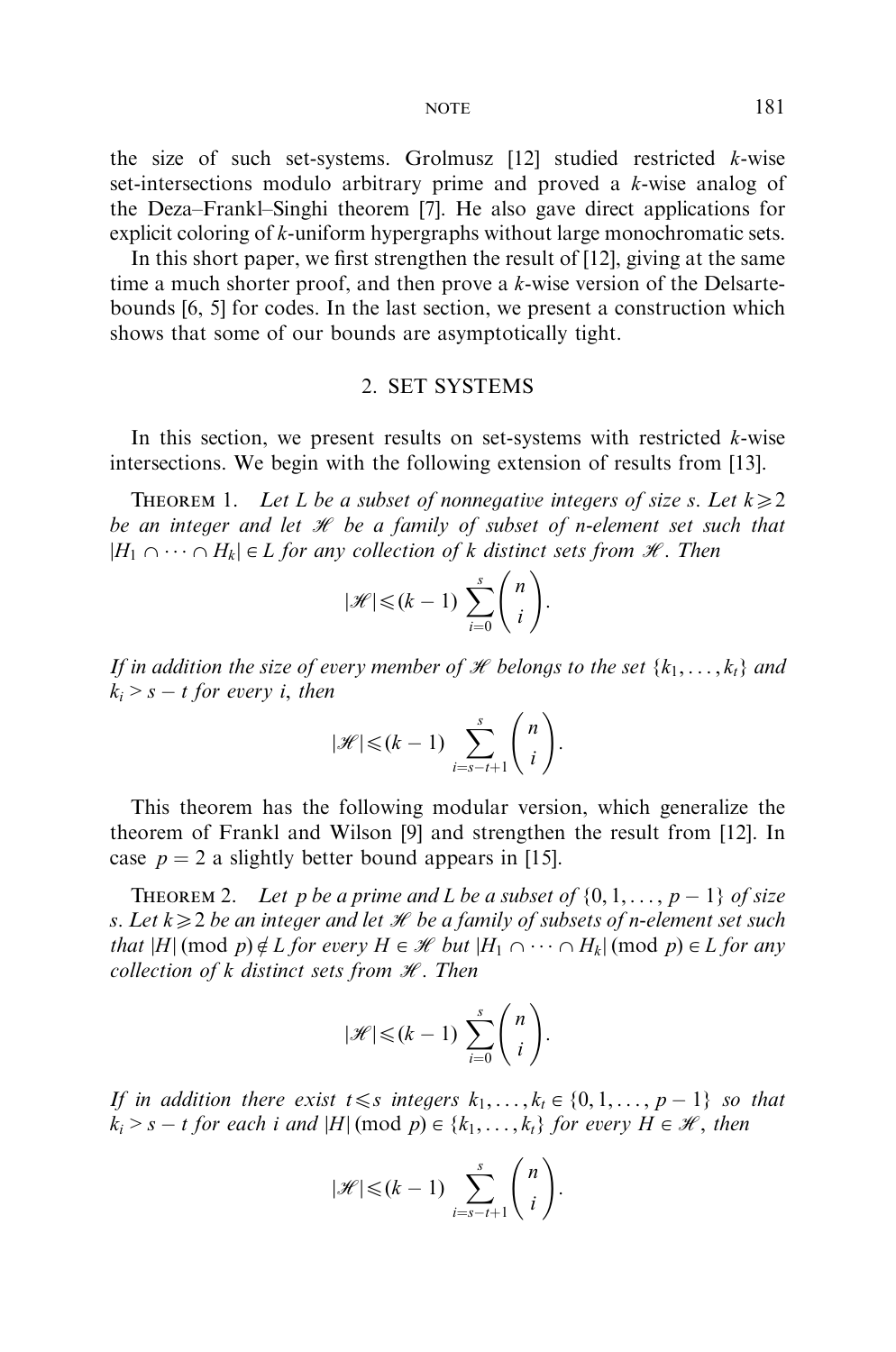We start with the proof of Theorem 2 and then we show how to modify it to get Theorem 1.Our proof combines an approach introduced in [\[1\]](#page-9-0) with some additional ideas.

*Proof.* Let  $L = \{l_1, \ldots, l_s\}$  and let  $\mathcal{H}$  be a set system satisfying assertion of the theorem. We repeat the following procedure until  $\mathcal H$  is empty. At round *i* if  $\mathcal{H} \neq \emptyset$ , we choose a maximal collection  $H_1, \ldots, H_d$  from He is that  $\int_{-\infty}^{d'} f(y, y, z) dy = \int_{-\infty}^{d'} f(y, z) dy$  such that  $\int_{-\infty}^{d'} f(y, z) dy = \int_{-\infty}^{d'} f(y, z) dy$  for all  $1 \leq d' \leq d$ , but for any additional set *H'*  $\in \mathcal{H}$  we have that  $\bigcap_{j=1}^{d} H_j \cap H' \text{ (mod } p) \in L$ . Clearly, by definition such family always exists and  $1 \le d \le k - 1$ . Denote  $A_i = H_1$ ,  $B_i = \bigcap_{j=1}^{d} H_j$ and remove all sets  $H_1, \ldots, H_d$  from  $\mathcal{H}$ . Note that as the result of this process, we obtain at least  $m \geq |\mathcal{H}|/(k-1)$  pairs of sets  $A_i, B_i$ . By definition,  $|A_i \cap B_i| = |B_i| \pmod{p} \notin L$  but  $|A_r \cap B_i| \pmod{p} \in L$  for any  $r > i$ . With each of the sets  $A_i$ ,  $B_i$ , we associate its characteristic vector which we denote  $a_i$ ,  $b_i$ , respectively.

Let **Q** denote the set of rational numbers. For  $x, y \in \mathbb{Q}^n$ , let  $x \cdot y$  denote their standard scalar product. Clearly,  $a_r \cdot b_i = |A_r \cap B_i|$ . For  $i = 1, \ldots, m$  let us define the multilinear polynomial  $f_i$  in *n* variables as

$$
f_i(x) = \prod_{j=1}^s (x \cdot b_i - l_j),
$$

where for each monomial, we reduce the exponent of each occurring variable to 1.Clearly,

$$
f_i(a_i) = \prod_{j=1}^s (|A_i \cap B_i| - l_j) = \prod_{j=1}^s (|B_i| - l_j) \neq 0 \pmod{p} \text{ for all } 1 \leq i \leq m,
$$

but

$$
f_i(a_r)=\prod_{j=1}^s (|A_r\cap B_i|-l_j)=0 \pmod{p} \text{ for } 1\leq i < r \leq m.
$$

We claim that the polynomials  $f_1, \ldots, f_m$  are linearly independent as a functions over  $\mathbf{F}_p$ , the finite field of order *p*. Indeed, assume that  $\sum \alpha_i f_i(x) = 0$ is a nontrivial linear relation, where  $\alpha_i \in \mathbf{F}_p$ . Let  $i_0$  be the largest index such that  $\alpha_{i_0} \neq 0$ . Substitute  $a_{i_0}$  for *x* in this relation. Clearly, all terms but the one with index  $i_0$  vanish, with the consequence  $\alpha_{i_0} = 0$ , contradiction. On the other hand, each *fi* belongs to the space of multilinear polynomials of degree at most *s*. The dimension of this space is  $\sum_{j=1}^{s} {n \choose j}$ , implying the desired bound on *m* and thus on  $|\mathcal{H}|$ .

We now extend the idea above to prove the second part of the theorem. This extension uses a technique employed by Blokhuis [\[4\]](#page-9-0) (see also [\[1\]\)](#page-9-0). For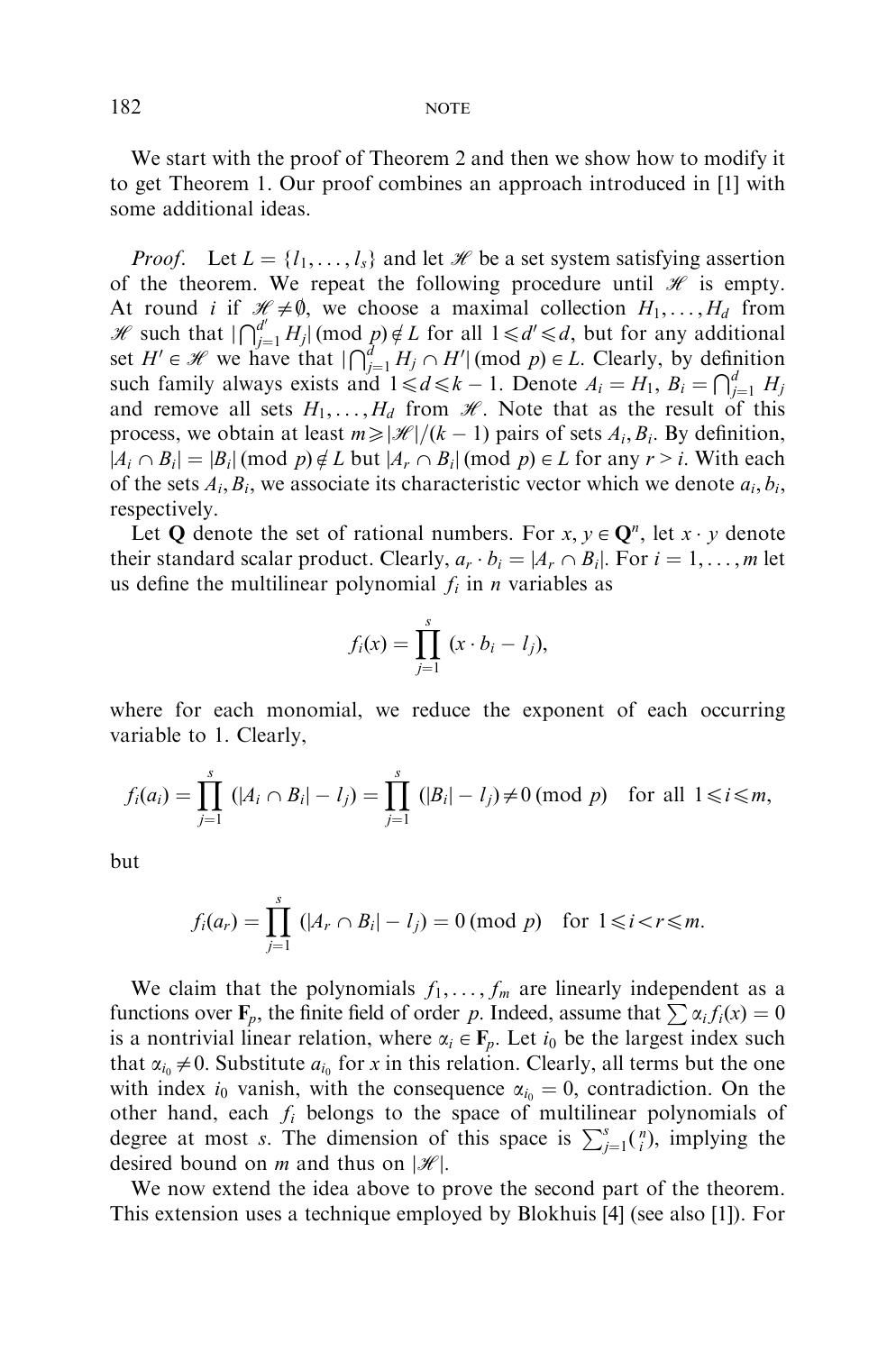a subset  $I \subset \{1, ..., n\} = [n]$  denote by  $v_I$  its characteristic vector and by  $x_I = \prod_{i \in I} x_i$ . In particular,  $x_\emptyset = 1$  and it is easy to see that for any  $J \subset [n]$ ,  $x_I(v_J) = 1$  if and only if  $I \subset J$  and zero otherwise. In what follows, we use the notation introduced in the first part of the proof.

In addition to polynomials  $f_i$ , we define a new set of multilinear polynomials

$$
g_I(x) = x_I \cdot \prod_{j=1}^t \left( \sum_{i=1}^n x_i - k_j \right) \text{ for } I \subseteq [n].
$$

Here again we reduce the exponent of each occurring variable to 1 to make  $g_I$  multilinear. We claim that the functions  $g_I$  are linearly independent over  $\mathbf{F}_p$  for all  $|I| \leq s - t$ . Denote by  $h(x) = \prod_{j=1}^t (\sum_{i=1}^n x_i - k_j)$ . Since  $k_i > s - t$  for all *i*, note that  $h(v_i) \neq 0$  for all  $|I| \leq s - t$ . Let us arrange all the subsets of  $\{1, 2, \ldots, n\}$  in a linear order, denoted by  $\prec$ , such that  $J \prec I$  implies that  $|J| \le |I|$ . Clearly if  $|I|$ ,  $|J| \le s - t$  by definition,  $g_I(v_J) = x_I(v_J)h(v_J)$  is equal to  $h(v_J) \neq 0$  if  $I = J$  and zero if  $J \prec I$ . Now the linear independence of  $g_I(x)$ follows easily. Indeed, if  $\sum_{|I| \le s-t} \beta_I g_I(x) = 0$  is a nontrivial relation, let *I*<sub>0</sub> to be a minimal index (with respect to  $\lt$ ), such that  $\beta_{I_0}\neq 0$ . By substituting  $x = v_{I_0}$ , we immediately obtain a contradiction.

To complete the argument, we show that the functions  $f_i$  remain linear independent even together with all the functions  $g_I$  for  $|I| \leq s - t$ . For a proof of this claim assume that

$$
\sum_{i} \alpha_{i} f_{i}(x) + \sum_{|I| \leq s-t} \beta_{I} g_{I}(x) = 0
$$

for some  $\alpha_i, \beta_i \in \mathbf{F}_p$ . Substitute  $x = a_i$ . All terms in the second sum vanish since  $|A_i| \pmod{p} \in \{k_1, \ldots, k_t\}$  and hence  $h(a_i) = 0$ . In this case, we can deduce that all  $\alpha_i = 0$  as previously. But then we get a relation only among the polynomials *gI* and it was already proved that such relation should be trivial.

Therefore, we found  $m + \sum_{i=0}^{s-t} {n \choose i}$  linearly independent functions, all of which belong to space of multilinear polynomials of degree at most *s*: As we which belong to space of mainlimear polynomials of digited at most s. As we already mentioned, the dimension of this space is  $\sum_{j=1}^{s} {n \choose i}$ . This implies the desired bound on *m* and thus on  $|\mathcal{H}|$ .

An easy modification of above proof establishes Theorem 1.

*Proof of Theorem* 1 (*Sketch*). We repeat the following procedure. At step *i*, if  $|H \cap H'| \in L$  for any two distinct sets in  $\mathcal{H}$ , then let  $H_1$  be the largest set remaining in  $\mathcal{H}$ . Denote  $A_i = B_i = H_1$  and remove  $H_1$  from  $\mathcal{H}$ . Otherwise there exist a collection  $H_1, \ldots, H_d$  from  $\mathcal H$  such that  $\left| \bigcap_{j=1}^{d'} H_j \right| \notin L$  for all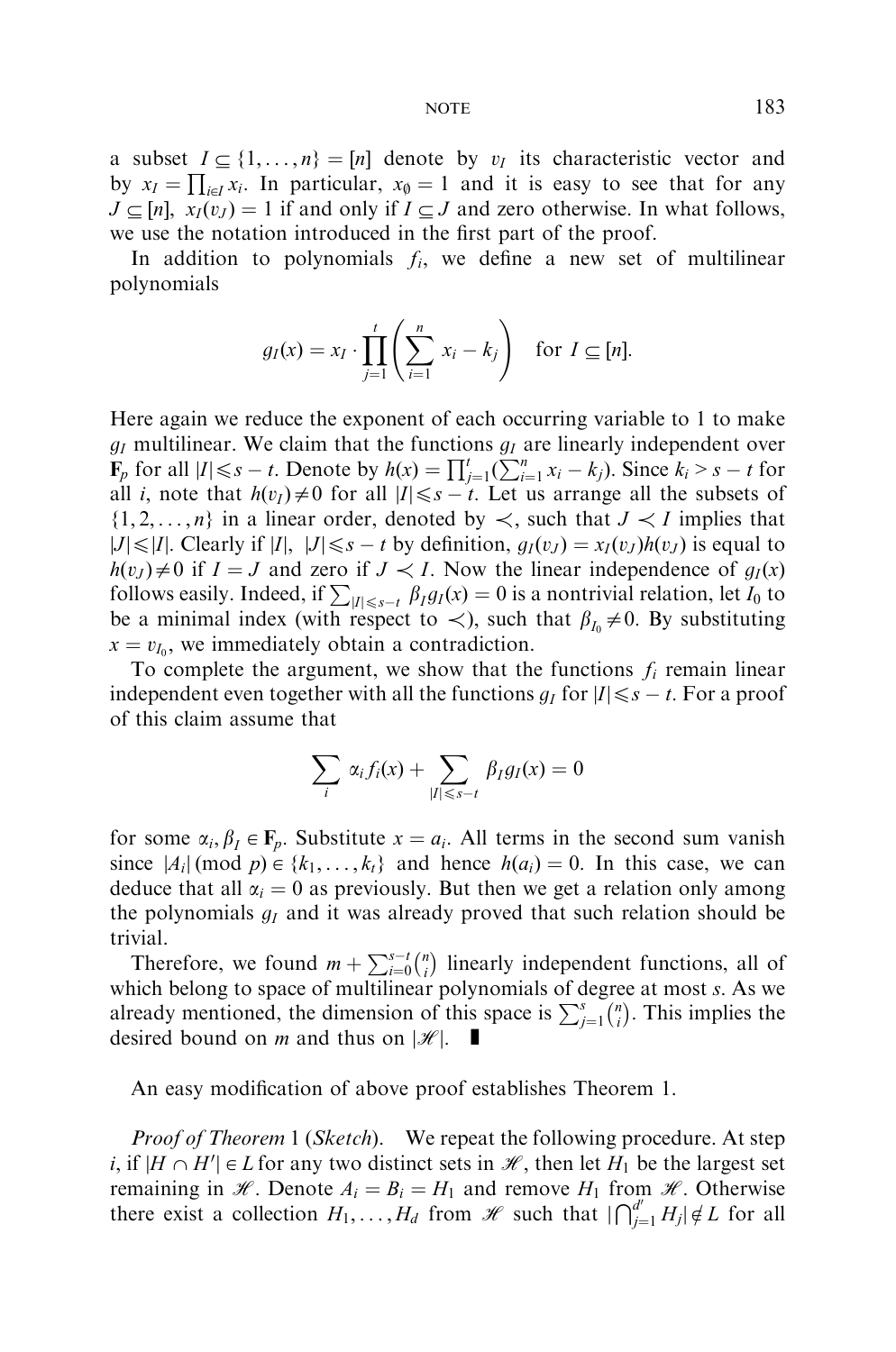$1 \le d' \le d$ , but for any additional set  $H' \in \mathcal{H}$  we have that  $|\bigcap_{j=1}^d H_j \cap H' | \in L$ and  $2 \le d \le k - 1$ . Denote  $A_i = H_1$ ,  $B_i = \bigcap_{j=1}^d H_j$  and remove all sets  $H_1, \ldots, H_d$  from H. By definition,  $|A_i \cap B_i| = |B_i|$  but  $|A_i \cap B_i| \in L$  and has size strictly smaller than  $|B_i|$  for all  $r > i$ . With each of the sets  $A_i, B_i$ , we associate its characteristic vector which we denote  $a_i, b_i$ , respectively.

We will also need a slightly different definition of polynomials *fi*: For  $i = 1, \ldots, m$  let us define the multilinear polynomial  $f_i$  in *n* variables as

$$
f_i(x) = \prod_{l_j < |B_i|} (x \cdot b_i - l_j).
$$

By our construction  $f_i(a_i) \neq 0$  but  $f_i(a_r) = 0$  for all  $r > i$ . Now the rest of the proof is identical with that of Theorem 2 and we omit it here.  $\blacksquare$ 

#### 3.CODES

Let  $A = \{0, 1, 2, \ldots, q - 1\}$ . The Hamming-distance of two elements of  $A<sup>n</sup>$  is the number of coordinates in which they differ. A *q*-ary code of length *n* is simply a  $C \subset A^n$ . The following result is a classical inequality of Delsarte [\[6, 5\]:](#page-9-0)

Theorem 3 (Delsarte [\[5, 6\]\)](#page-9-0). Let *C* be a *q*-ary code of length *n*: If the set of Hamming-distances which occur between distinct codewords of *C* has cardinality *s*; then

$$
|C| \leqslant \sum_{i=0}^{s} (q-1)^i \binom{n}{i}.
$$

Frankl [\[8\]](#page-9-0) proved the modular generalization of this result, and it was further strengthened by Babai *et al.* [\[3\].](#page-9-0)

Our goal here is to give generalizations of this theorem for *k*-wise Hamming-distances.

DEFINITION 4. Let  $a^i \in A^n$ , for  $i = 1, 2, ..., k$ . Their *k*-wise Hammingdistance,

$$
d_k(a^1, a^2, \ldots, a^k)
$$

is  $\ell$ , if there exist exactly  $\ell$  coordinates, in which they are not all equal (Equivalently, their coordinates are all equal on  $n - \ell$  positions.)

We prove the following theorems. The first one generalizes Delsarte's original bound [\[6, 5\]](#page-9-0) to *k*-wise Hamming-distance: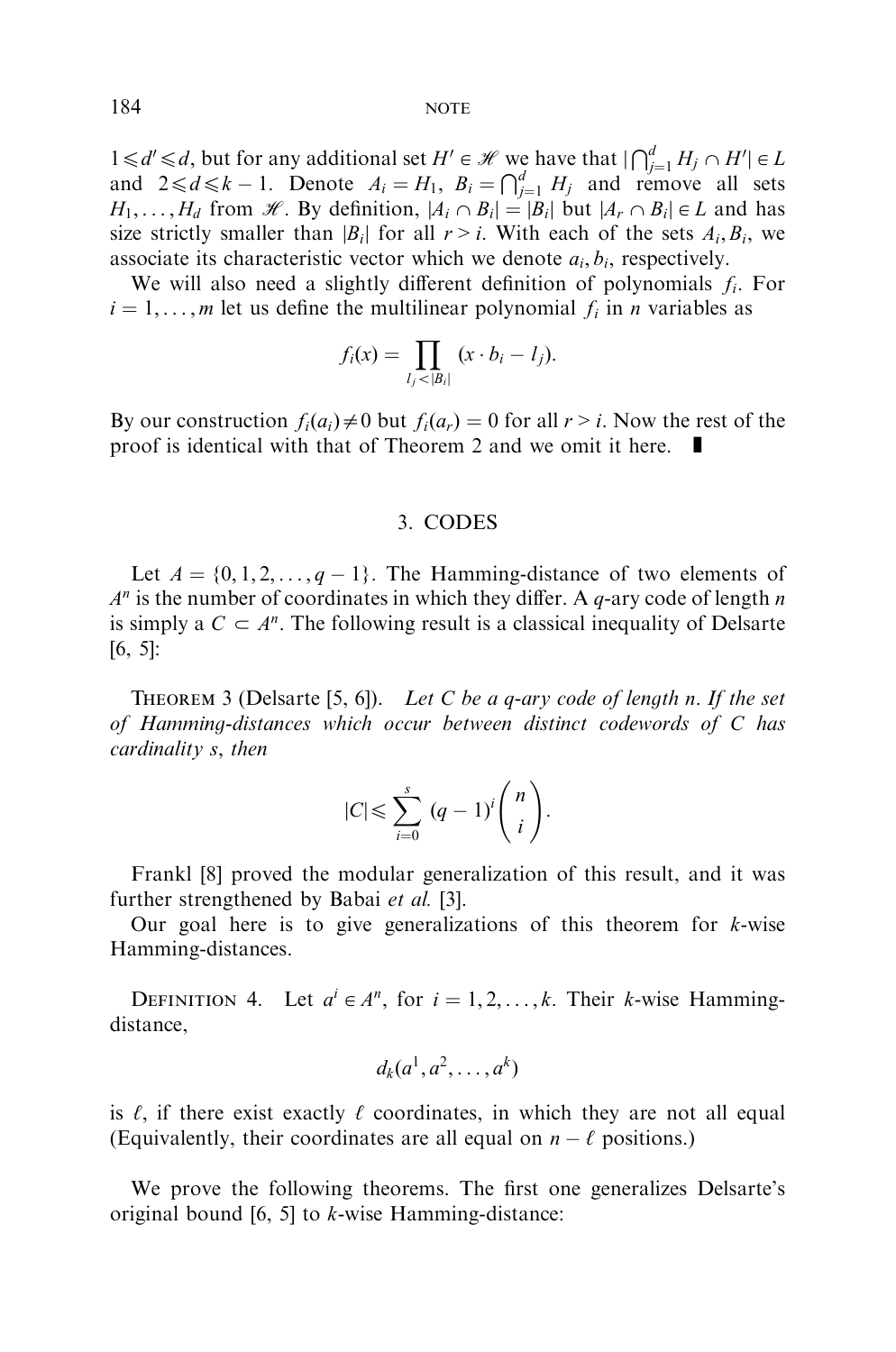Theorem 5. Let *C* be a *q*-ary code of length *n*: If the set of *k*-wise Hamming-distances which occur between *k* distinct codewords of *C* has cardinality *s*; then

$$
|C| \le (k-1) \sum_{i=0}^{s} (q-1)^{i} {n \choose i}.
$$
 (1)

The second result is the modular version of Theorem 5, it is a *k*-wise generalization of the modular upper bound of Frankl [\[8](#page-9-0)] and also a result of Babai et al. [\[3\]:](#page-9-0)

Theorem 6. Let *C* be a *q*-ary code of length *n*; *p* be a prime and let *L* be a subset of  $\{1, \ldots, p-1\}$  of size *s*. If the set of *k*-wise Hamming-distances which occur between *k* distinct codewords of *C* lie in *L* mod *p*; then

$$
|C| \leq (k-1) \sum_{i=0}^{s} (q-1)^i {n \choose i}.
$$

If in addition, there exist  $t \leq s$  integers  $w_1, \ldots, w_t \in \{0, 1, \ldots, p-1\}$ , so that  $w_i > s - t$  for each *i* and the weight of any member of *C* is congruent to some element of  $\{w_1, \ldots, w_t\}$  modulo *p*, then

$$
|C| \leq (k-1) \sum_{i=s-t+1}^{s} (q-1)^i {n \choose i}.
$$

Two definitions are needed for the proof.

DEFINITION 7. Let *a* and *b* be two codewords of length *n*. Then let  $a \Box b$ denote a codeword which contains only those coordinates of *a* and *b* which are equal. Let  $|a \cap b|$  denote the length of word  $a \cap b$ .

For example, if  $a = 01 134 230$ ,  $b = 12 134 111$ , then  $a \Box b = 134$ , and  $|a \sqcap b| = 3.$ 

DEFINITION 8 (Babai *et al.* [\[3\]\)](#page-9-0). For a fixed integer  $a \in A$ , let  $\varepsilon(a, x)$  be the polynomial in one variable with rational coefficients such that for every  $b \in A$ 

$$
\varepsilon(a,b) = \begin{cases} 1 & \text{if } b = a, \\ 0 & \text{if } b \neq a. \end{cases}
$$

Since *k*-wise Hamming-distances which occur between *k* distinct codewords are always nonzero, then the proof of Theorem 5 follows from the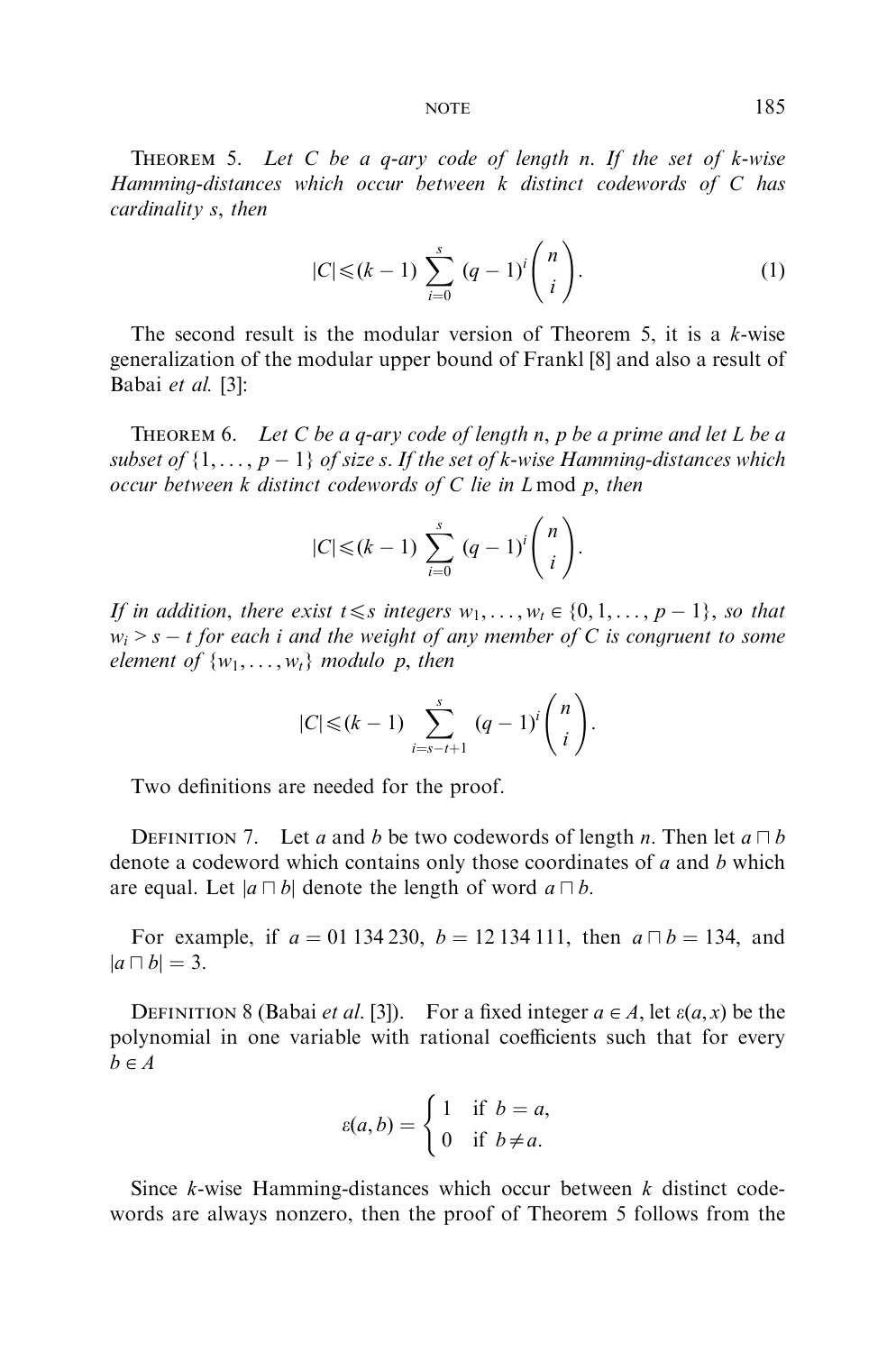statement of Theorem 6 if we choose a prime  $p > n$ . Therefore, we present only the proof of Theorem 6.

Proof. We start with the proof of the second part of the theorem. Our approach combines the ideas from [\[1, 3\].](#page-9-0)

Let *L* be the set of *k*-wise Hamming-distances which occur between the elements of *C* and let  $L' = \{l_1, \ldots, l_s\} = \{(n-l) \text{ (mod } p) | l \in L\}$ . Note that since  $0 \notin L$  we have *n* (mod *p*)  $\notin L'$ . Now repeat the following procedure until *C* is empty.

At round *i* if set *C* is still not empty we choose a maximal subset  $a^1, \ldots, a^d$ from *C* such that  $|a^1 \Box a^2 \Box \cdots \Box a^{d'}| \pmod{p} \notin L'$  for all  $1 \le d' \le d$ , but for any additional word  $a' \in C$  we have that  $|a^1 \cap a^2 \cap \cdots \cap a^d \cap a'|$  (mod  $p) \in L'$ . Clearly by definition, such codeword-set always exists and  $1 \le d \le k - 1$ . Next define  $c^i = a^1, b^i = a^1 \sqcap a^2 \sqcap \cdots \sqcap a^d$  and let  $X_i \subset [n]$  be the set of indices of the coordinates in which  $a^j$ ,  $1 \le j \le d$  are all equal. Note that  $|c^i \cap b^i| = |b^i| \pmod{p} \notin L'$  but  $|c^i \cap b^i| \pmod{p} \in L'$  for any  $r > i$ . Finally, remove  $a^1, \ldots, a^m$  from *C* and proceed to the next round.

Let  $f_i(x)$  be the following polynomial of *n* variables  $x_1, \ldots, x_n$ :

$$
f_i(x) = \prod_{u=1}^s \left( \sum_{j \in X_i} \varepsilon(b_j^i, x_j) - l_u \right),
$$

where  $b_j^i$  is the value of the coordinate of  $b^i$  which corresponds to index  $j \in X_i$  and the summation is restricted only to these indices. Note that by our construction, the number of such polynomials is at least  $m = |C|/(k - 1)$ . By definition

$$
f_i(c^i) = \prod_{u=1}^s (|c^i \sqcap b^i| - l_u) = \prod_{u=1}^s (|b^i| - l_u) \neq 0 \pmod{p},
$$

but for all  $r > i$ .

$$
f_i(c^r) = \prod_{u=1}^s (|c^r \sqcap b^i| - l_u) = 0 \pmod{p}.
$$

Similar to the proof of Theorem 2, we next define an additional set of polynomials. Let  $\delta(x)$  be the polynomial in one variable with rational coefficients such that  $\delta(0) = 0$  and  $\delta(i) = 1$  for all  $i = 1, \ldots, q - 1$ . Note that for any vector  $x \in A^n$ , the value of  $\sum_{l=1}^n \delta(x_l)$  is equal to the weight of *x*. For all subsets  $I \subset [n]$ ,  $[I] \le s - t$  and for all vectors  $v \in \{1, \ldots, q - 1\}^I$ , we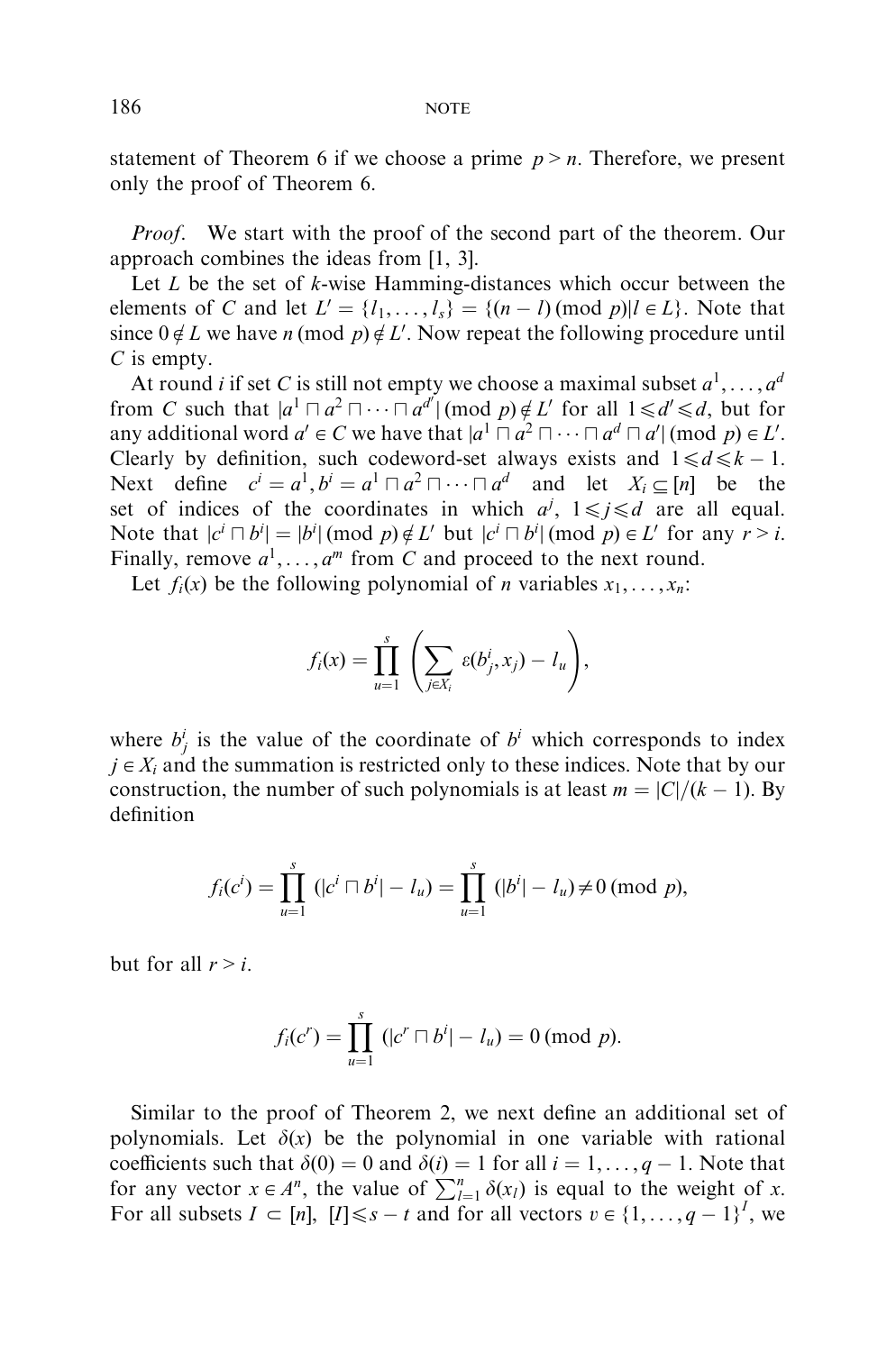define a polynomial

$$
g_{I,v}(x) = \left(\prod_{i \in I} \varepsilon(x_i, v_i)\right) \prod_{j=1}^t \left(\sum_{l=1}^n \delta(x_l) - w_j\right),
$$

where  $v_i$  are the entries of the vector  $v_i$ . Clearly, the number of such polynomials is equal to  $\sum_{i=0}^{s-t} (q-1)^i {n \choose i}$ , and by definition, the value  $g_{I,v}(x)$ is an integer for all  $x \in A^n$ . In addition for every  $x \in A^n$  with weight at most  $s - t$ , we have  $g_{I,v}(x) \neq 0 \pmod{p}$  if and only if the vector *x*, restricted to *I*, equals *v*:

We claim that the polynomials  $f_i$  and  $g_{I,\nu}$  are linearly independent over the rationals.For a proof of this claim assume that

$$
\sum \alpha_i f_i(x) + \sum_{|I| \leq s-t} \beta_{I,v} g_{I,v}(x) = 0
$$

is a nontrivial relation. Clearly, we can make all  $\alpha_i$  and  $\beta_i$ , to be integers and in addition, since the above relation is nontrivial we can assume that not all of them are divisible by *p*. Let  $i_0$  be the largest index such that  $\alpha_{i_0} \neq 0$  (mod *p*). Then, by substituting  $x = c^{i_0}$  we obtain a contradiction. Indeed,  $f_{i_0}(c^{i_0}) \neq 0 \pmod{p}$  but  $f_i(c^{i_0}) = 0 \pmod{p}$  for all  $i \lt i_0$  and also  $g_{I,\nu}(c^{i_0}) = 0 \pmod{p}$ , since the weight of  $c^{i_0}$  is equal  $w_i$  modulo p for some  $1 \leq j \leq t$ . Next suppose that all  $\alpha_i = 0 \pmod{p}$ , and let  $I_0$  be the smallest set with the property  $\beta_{I_0,v_0}\neq 0$  (mod *p*) for some  $v_0 \in \{1,\ldots,q-1\}^{I_0}$ . Let  $x_0 \in A^n$ be a vector which is equal to  $v_0$  on the coordinates from  $I_0$  and is zero everywhere else. Since all  $w_i$  are greater than the weight of  $x_0$ , by substituting  $x = x_0$  into relation we obtain  $g_{I_0, v_0}(x_0) \neq 0 \pmod{p}$ , but as we explain above,  $g_{I,v}(x_0) = 0 \pmod{p}$  for all  $|I| \geq |I_0|$  and  $v \neq v_0$ . This contradiction proves the linear independence of  $f_i$  and  $g_{I,\nu}$ .

Next note that all our computations are over the domain where  $x_i(x_i - 1) \dots (x_i - q + 1) = 0$  for each variable  $1 \le i \le n$ . Thus, we can assume that in polynomials  $f_i$  and  $g_{I,\nu}$ , every variable  $x_i$  has exponent at most  $q-1$ . If not, we simply reduce these polynomials modulo  $x_i(x_i - 1) \dots (x_i - q + 1)$ for all *i*. Also, in addition, every term of  $f_i$  and  $g_{I,\nu}$  is the monomial with at most *s* variables. The space of such polynomials has dimension  $\sum_{s=1}^{s} (g-1)^{i/n}$  and we have found  $m + \sum_{s=1}^{s} (g-1)^{i/n}$  independent  $\sum_{i=0}^{s} (q-1)^{i} {n \choose i}$  and we have found  $m + \sum_{i=0}^{s-t} (q-1)^{i} {n \choose i}$  independent functions in this space.This immediately implies the desired bound on *m* and hence on j*C*j:

Finally, we remark that the first part of this theorem follows already from independence of the polynomials  $f_i$ . This completes the proof.  $\blacksquare$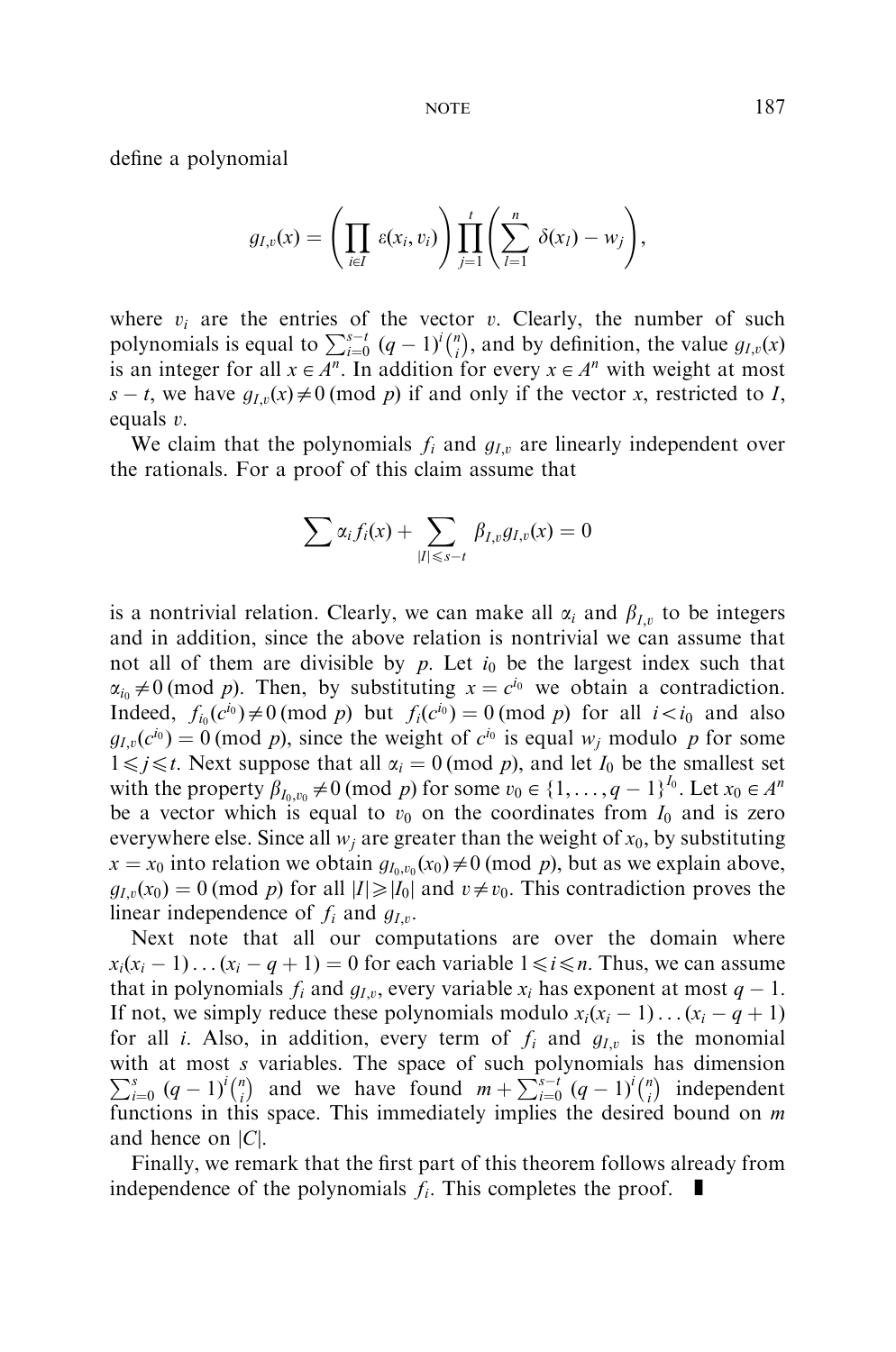# 4.CONCLUDING REMARKS

(1) It is natural to ask how tight are the results of Theorems 1, 2, 5 and 6. In particular, do we need to have a multiplicative factor  $(k - 1)$  in all upper bounds? The following construction shows that in Theorem 2 this factor is indeed needed when *p* is fixed and *n* tends to infinity.

Let *p* be a fixed prime,  $s < p$  and suppose  $2^{t-1} < k - 1 \le 2^t$  for some integer  $t = o(n)$ . Note that in this example, we do not fix the value of *k* and it can be as big as  $2^{o(n)}$ . Let *X* be an *n*-element set and let  $Y_1, \ldots, Y_t$  be disjoint subsets of *X*; each of size *p*. Denote by  $Y = X - \bigcup_i Y_i$ . By definition  $|Y| = n' =$  $n - \left[\log_2(k-1)\right]p = (1+o(1))n$ . Since the number of subsets of  $\{1, \ldots, t\}$  is  $2^t \ge k - 1$ , let  $I_1, \ldots, I_{k-1}$  be any  $k - 1$  of these distinct subsets of  $\{1, \ldots, t\}$ . Finally, the family *H* consists of all subsets of *X* of the form  $A \cup (\bigcup_{i \in I_j} Y_i)$ for all subsets *A* of *Y* of size *s* and all  $1 \leq j \leq k - 1$ . Clearly, the number of sets in the family  $\mathcal H$  equals to

$$
(k-1)\binom{n'}{s} = (1+o(1))(k-1)\binom{n}{s}
$$

and it is easy to see that every set  $H \in \mathcal{H}$  has size equal to *s* modulo *p* and every collections of *k* distinct sets from *H* satisfies that  $|H_1 \cap \cdots \cap H_k|$  = *r*(mod *p*) for some integer  $0 \le r \le s - 1$ . Note, that the pairwise intersections of the sets of  $\mathcal H$  do not satisfy the assumptions of the Frankl–Wilson theorem [\[9\],](#page-9-0) since their sizes are not separated from the size of the sets itself; however, the *k*-wise intersection-sizes are already separated from *s* modulo *p*:

On the other hand, recently the second author together with Füredi [\[11\]](#page-10-0). proved that the bound of Theorem 1 is not tight and the factor  $(k - 1)$  in this bound can be improved for all values of *s* and  $k \ge 3$ .

(2) An interesting open question is extension of the results of Theorems 2 and 6 to composite moduli.In this case, the polynomial upper bound is no longer valid in general. In particular for any  $k \geqslant 2$ ,  $q = 6$  and  $L = \{1, \ldots, 5\}$ , there exist a family of subset of *n*-element set of superpolynomial size which satisfies the assertion of Theorem 2, see [\[12\]](#page-10-0) for details. On the other hand for the special case of prime power moduli *q* and  $s = q - 1$ , one can still get a polynomial upper bounds.

It is not difficult to see that our proofs of Theorems 2 and 6 together with the tools of Babai et al. [\[3,](#page-9-0) Theorem 6] and Babai and Frankl [\[2,](#page-9-0) Theorem 5.30] give the following two results, whose proof will be left to the reader.

THEOREM 9. Let  $k \geq 2$  and *r* be integers and  $p^{\alpha}$  be a prime power. If *H* is a family of subset of *n*-element set such that  $|H| = r \pmod{p^{\alpha}}$  for each  $H \in \mathcal{H}$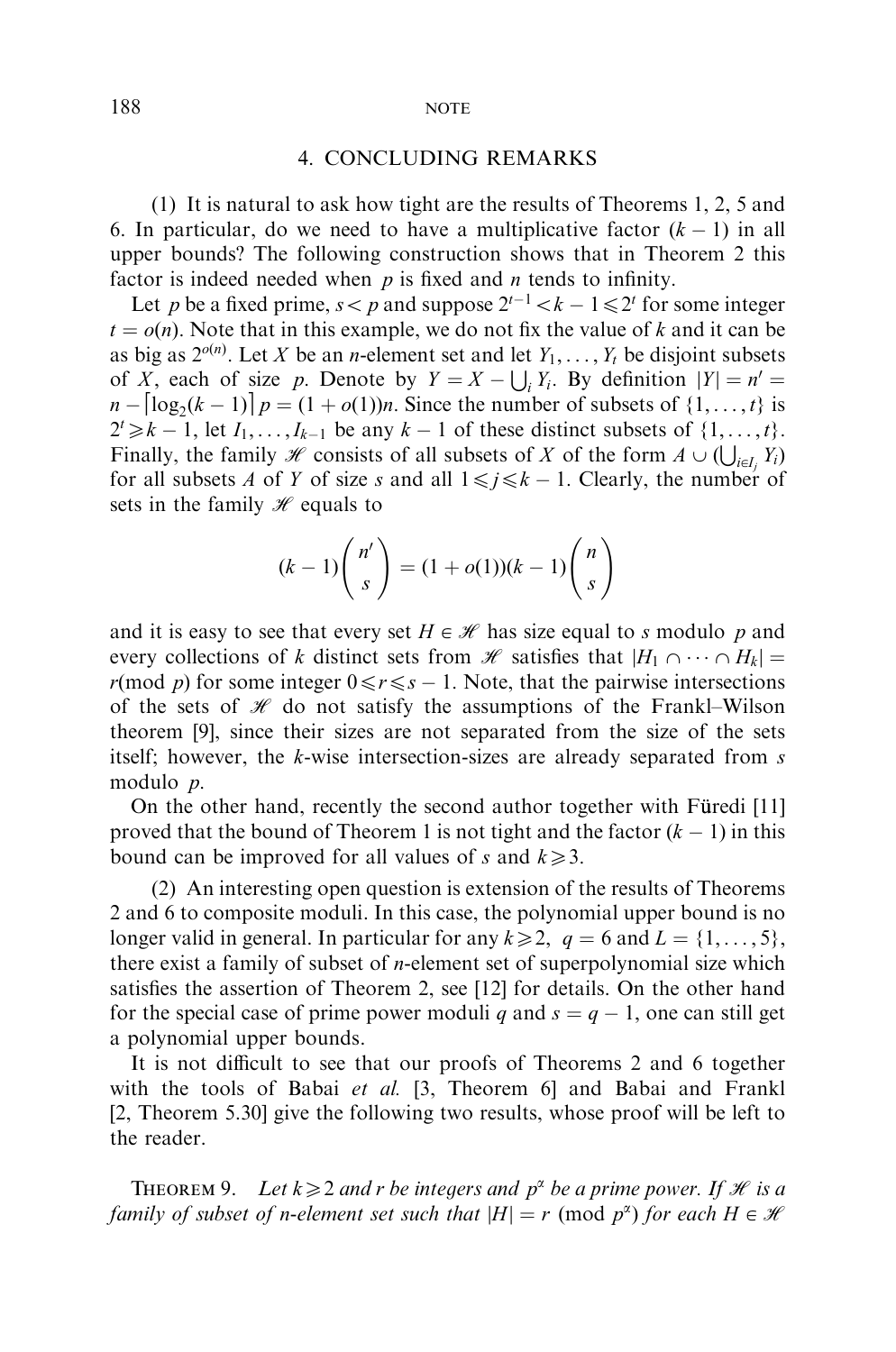<span id="page-9-0"></span>but  $|H_1 \cap \cdots \cap H_k| \neq r \pmod{p^{\alpha}}$  for all collections of *k* distinct sets from  $\mathcal{H}$ , then

$$
|\mathcal{H}| \leq (k-1) \sum_{i=0}^{p^{\alpha}-1} \binom{n}{i}.
$$

THEOREM 10. Let C be a *q*-ary code of length *n* and  $p^{\alpha}$  be a prime power. If the set of *k*-wise Hamming-distances which occur between *k* distinct codewords of C are never divisible by  $p^{\alpha}$ , then

$$
|C| \leq (k-1) \sum_{i=0}^{p^{i}-1} (q-1)^{i} {n \choose i}.
$$

(3) It is easy to see that when  $k = 2$ , one can deduce Theorem 2 from Theorem 6. But for  $k \geq 3$  these two statements do not seem to be related and need different proofs.

#### ACKNOWLEDGMENT

The first author thanks Attila Sali for the remarks improving this work.

#### **REFERENCES**

- 1.N. Alon, L. Babai, and H. Suzuki, Multilinear polynomials and Frankl–Ray-Chaudhuri–Wilson type intersection theorems, J. Combin. Theory Ser. A 58 (1991), 165–180.
- 2.L.Babai and P.Frankl, ''Linear Algebra Methods in Combinatorics,'' Department of Computer Science, University of Chicago, 1992, preliminary version.
- 3.L.Babai, H.Snevily, and R.M.Wilson, A new proof for several inequalities on codes and sets, J. Combin. Theory Ser. A 71 (1995), 146–153.
- 4.A.Blokhuis, A new upper bound for the cardinality of 2-distance sets in Euclidean space, in ''Convexity and Graph Theory,'' Jerusalem, 1981, pp.65–66, North-Holland, Amsterdam, 1984.
- 5. P. Delsarte, An algebraic approach to the association schemes of coding theory, *Philips Res.* Rep. Suppl. 10 (1973).
- 6.P.Delsarte, The association schemes of coding theory, in ''Combinatorics; Proceedings of the NATO Advanced Study Institute, Breukelen, 1974, Part 1: Theory of Designs, Finite Geometry and Coding Theory," pp. 139-157, Math. Centre Tracts, No. 55, Math. Centrum, Amsterdam, 1974.
- 7. M.Deza, P.Frankl, and N.M.Singhi, On functions of strength *t*; Combinatorica 3 (1983), 331–339.
- 8.P.Frankl, Orthogonal vectors in the *n*-dimensional cube and codes with missing distances, Combinatorica 6 (1986), 279–285.
- 9.P. Frankl and R. M. Wilson, Intersection theorems with geometric consequences, Combinatorica 1 (1981), 357–368.